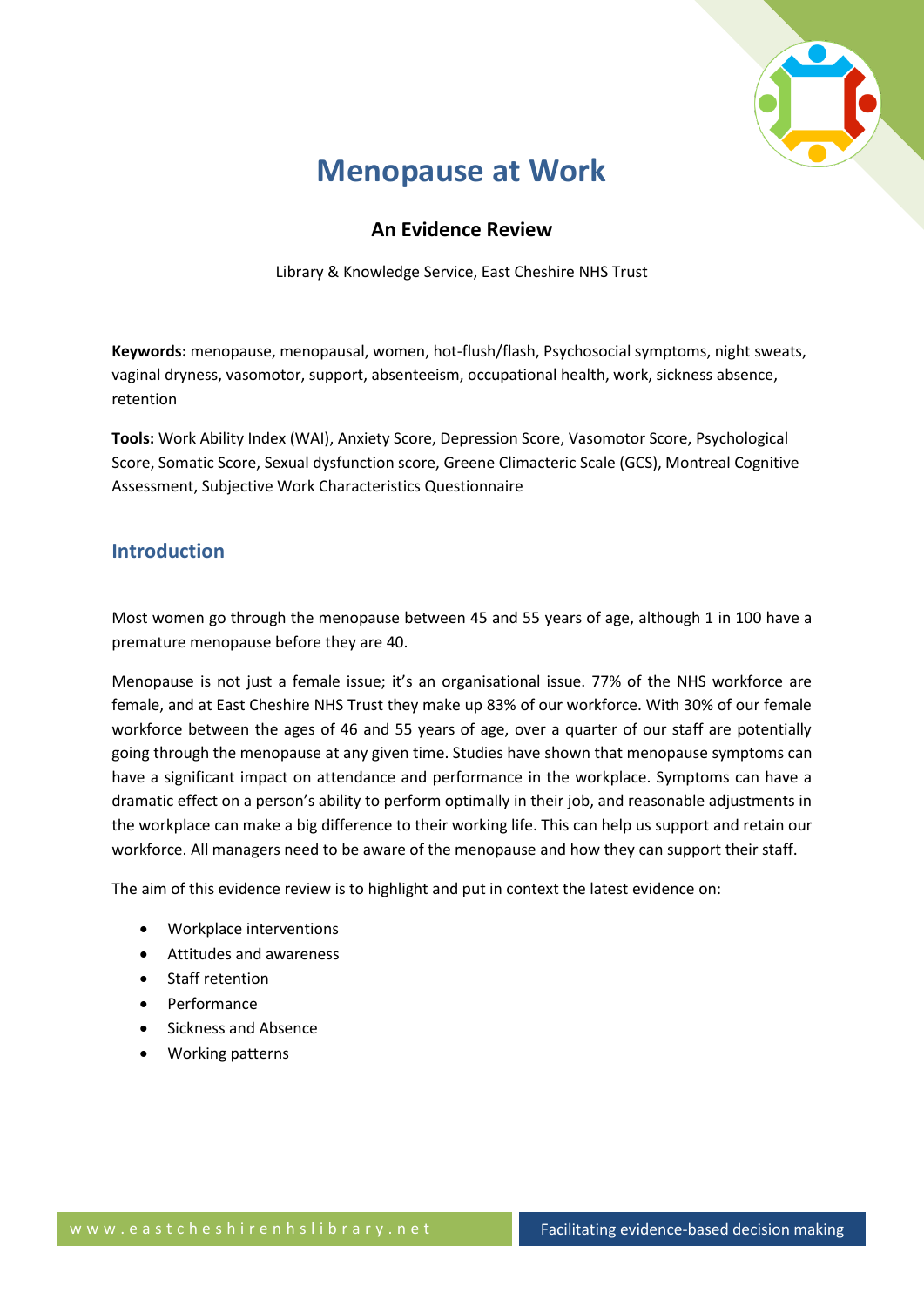#### **Workplace interventions**

In this evidence heavy review article, (Jack *et al.*, 2016) "summarises existing research on the underexplored topic of menopause in the workplace, and synthesises recommendations for employers. Principal recommendations for employers to best support menopausal women as part of a holistic approach to employee health and well-being include; risk assessments to make suitable adjustments to the physical and psychosocial work environment, provision of information and support, and training for line managers."

(Cronin, Hungerford and Wilson, 2020) suggest using digital technologies to manage the psychosocial symptoms of menopause in the workplace. "Psychosocial symptoms of menopause can include loss of confidence, issues with self-identity and body image, inattention and loss of memory, increased levels of stress, and a higher risk of developing anxiety and depression… Digital health technologies, including virtual consultations, therapeutic interventions, and participation in online communities of support, provide an important means by which women can obtain information about menopause."

In the Netherlands [\(Verburgh](http://europepmc.org/article/MED/32899848?singleResult=true) *et al.*, 2020) note that "women in low paid jobs experience more occupational health problems than other groups of workers, they looked at a workplace health promotion called the work-life-program which initiated a process of mental empowerment that initiated positive changes in four domains: behavior, physical health, mental wellbeing, and in the workplace"

Claire Hardy, who is prolific in menopausal research has written (Hardy, 2020) a factsheet which provides a 'how-to' guide for employers who are considering writing their own guidance on the menopause. "As each organisation is different, guidance should be tailored to meet the needs and the resources available" but it highlights information, awareness, advice on how to have a conversation, legal issues and a duty of care, policies, availability of support and changes to the physical work environment among topics which guidance should contain. The overview of UK guidance [\(Hardy, Hunter and Griffiths, 2018\)](https://academic.oup.com/occmed/article/68/9/580/5244620) which presumably informed this factsheet identified five overarching themes: (i) legislation; (ii) policy; (iii) information and training needs; (iv) workplace support; and (v) the physical work environment.

[\(Griffiths](https://nottingham-repository.worktribe.com/preview/774362/Griffiths%20-%20EMAS%20Working%20conditions%20for%20menopausal%20women%202016%20author%20accepted.pdf) *et al.*, 2016) writing for the journal *Maturitas* suggest that particular strategies might include: "fostering a culture whereby employees feel comfortable disclosing health problems, allowing flexible working, reducing sources of work-related stress, providing easy access to cold drinking water and toilets, and reviewing workplace temperature and ventilation". (Kopenhager and Guidozzi, 2015) say that "a number of plausible strategies have been proposed that can be realistically implemented in the workplace and which could certainly make a significant difference. Careful thought, planning, consideration and effort may be required but, if instituted, they will, in the final analysis, benefit both employer and employee."

[\(Hardy, Griffiths,](http://eprints.nottingham.ac.uk/52315/1/Hardy%20Griffiths%20et%20al%20-%20RCT%20Menopause%20Self%20help%20-%202018%20-%20%20for%20respository.pdf) *et al.*, 2018) conducted a study of which the aim was to "examine the efficacy of an unguided, self-help cognitive behavior therapy (SH-CBT) booklet on hot flush and night sweat (HFNS) problem rating, delivered in a work setting. It concluded that a brief, unguided SH-CBT booklet is a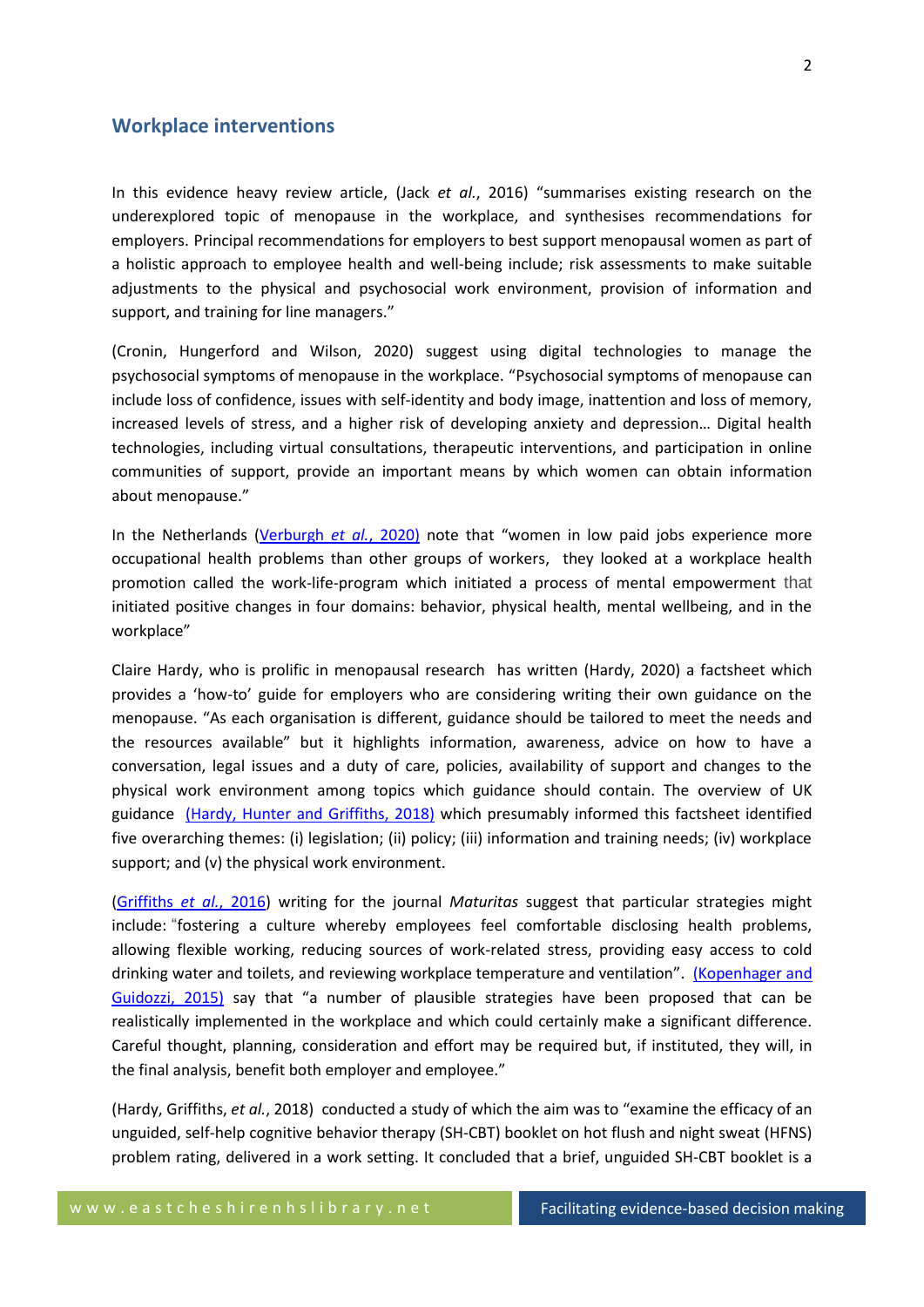potentially effective management option for working women experiencing problematic HFNS."

In the first study to explore how women would like to be treated [\(Hardy, Griffiths and Hunter, 2017\)](https://eprints.lancs.ac.uk/id/eprint/127377/1/What_do_working_menopausal_HARDY_Publishedonline22May2017_GREEN_AAM.pdf) found that "three overarching themes emerged. Theme 1 related to employer/manager awareness, specifically to knowledge about the menopause and awareness of how the physical work environment might impact on menopausal women. Theme 2 related to employer/manager communication skills and behaviors, specifically those considered helpful and desired and those considered unhelpful and undesired. Theme 3 described employer actions, involving staff training and raising awareness, and supportive policies such as those relating to sickness absence and flexible working hours." [\(Converso](https://bmcwomenshealth.biomedcentral.com/articles/10.1186/s12905-019-0847-6) *et al.*, 2019) conducted a study where "Ninety-four menopausal nurses completed a self-report questionnaire including scales aimed at measuring menopausal symptoms, burnout, social (i.e., support from superiors and colleagues) and personal (i.e., self-efficacy, resilience, and optimism) resources. It found that whereas menopausal symptoms were associated significantly with emotional exhaustion, no social or personal resources were found to moderate this relationship. Regarding depersonalization, our study indicated that it was affected by menopausal symptoms only among nurses who reported low social support (from superiors and colleagues), optimism, and resilience"

[\(Pettee Gabriel, Mason and Sternfeld, 2015\)](https://womensmidlifehealthjournal.biomedcentral.com/articles/10.1186/s40695-015-0004-9) explored the associations between physical activity and menopausal symptoms in midlife women and found that "shifting the health promotion message from the long term benefits of physical activity to the more short-term, acute benefits may encourage midlife women to engage in more regular physical activity. Recent studies provide strong support for the absence of an effect of physical activity on vasomotor symptoms; evidence is still inconclusive regarding the role of physical activity on urogenital symptoms (vaginal dryness, urinary incontinence) and sleep, but consistently suggestive of a positive impact on mood and weight control."

## **Attitudes and awareness**

In a recent survey [\(Beck, Brewis and Davies, 2020\)](http://oro.open.ac.uk/66165/3/66165.pdf) found that "some progress has been made to raise awareness about menopause in the workplace but that substantial work remains to be done to ensure women transitioning through menopause are supported. Questions explored three key issues relating to menopause at work: respondents' own experiences of menopause transition; disclosure at work; and availability of information on menopause at work. The largest group (43.4%) of respondents were perimenopausal and 16.8% were postmenopausal; 12.3% indicated that they might be experiencing menopause but were not sure. Only 45.8% had disclosed their menopause status at work. Fewer than 20% were provided with information about menopause in their workplace but the majority would like such information to be available".

Similarly in a Dutch study, (Geukes *et al.*, 2020) found that over "56% of occupational physicians find it difficult to assess the relationship between menopausal symptoms and work ability" and in a recent BMA (British Medical Association) report (*Challenging the culture on menopause for working*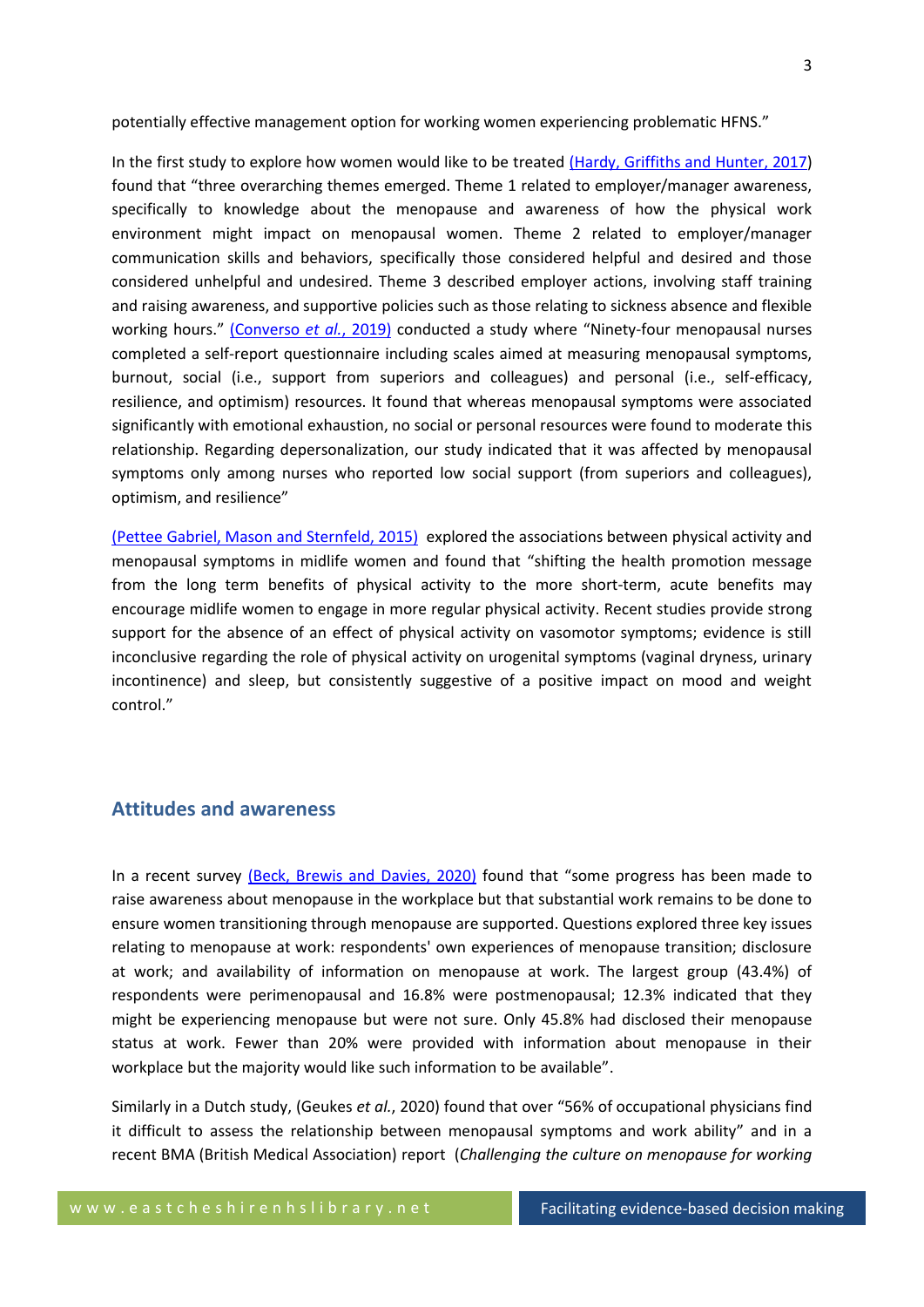*doctors report*, 2020) [\(Mander, 2020\)](https://journals.sagepub.com/doi/pdf/10.1177/2053369120958273) remarked that "the understated issue in view of the findings of the report is how can these doctors give advice to other women and their patients about menopause problems and consequently the appropriate management. The findings suggest a lack of knowledge and information relating to the modern management of the menopause and perhaps most importantly the risks and benefits of various forms of treatment. The BMA survey highlights that the medical profession needs more education so that they can advise their patients properly. Correct implementation of menopause therapies could have a major economic impact in healthcare economics, but more importantly could improve the happiness and well-being of millions of women in enjoying the fruits of disability-free enhanced life expectancy."

(Hardy, Griffiths and Hunter, 2019) sought to "develop and evaluate a 30-min online training for managers, in order to improve menopause-related knowledge, attitudes and confidence in having supportive discussions with women experiencing menopausal symptoms at work. They found that a brief menopause awareness training may be a feasible and effective way to help managers become more knowledgeable about menopause-related problems and more confident in discussing and exploring solutions with their staff."

## **Staff retention**

Suzanne Banks, writing for the British Journal of Nursing (Banks, 2019) recognises that "many women enter the menopause at the peak of their productive lives and that these women have valuable skills, knowledge and experience that employers need to retain, so they should be developing resources to help navigate this normal and natural stage of the ageing process. There is evidence to show that some women choose to exit the workplace earlier than intended because of their experience of the menopause (Griffiths et al, 2010.) Within the author's Trust there are anecdotal reports to suggest this has happened and some older female staff have left due to difficulty dealing with menopausal symptoms at work. However, there is a lack of evidence through electronic staff records (ESR) or exit interviews to support this. In order to be in a position where accurate information can reflect the impact of menopause within the workplace, either through influencing a woman's decision to leave or taking time off sick, the inflexibility of the ESR system needs to be addressed nationally."

[\(Hardy, Thorne,](https://womensmidlifehealthjournal.biomedcentral.com/articles/10.1186/s40695-018-0036-z) *et al.*, 2018) question whether the menopause does impact upon mid-aged women's work outcomes. It concludes that menopausal status was not associated with work outcomes but having problematic hot flushes at work was associated with intention to stop working. These results challenge assumptions about the menopause transition by providing evidence that the menopause does not impact on women's self-reported work performance and absence.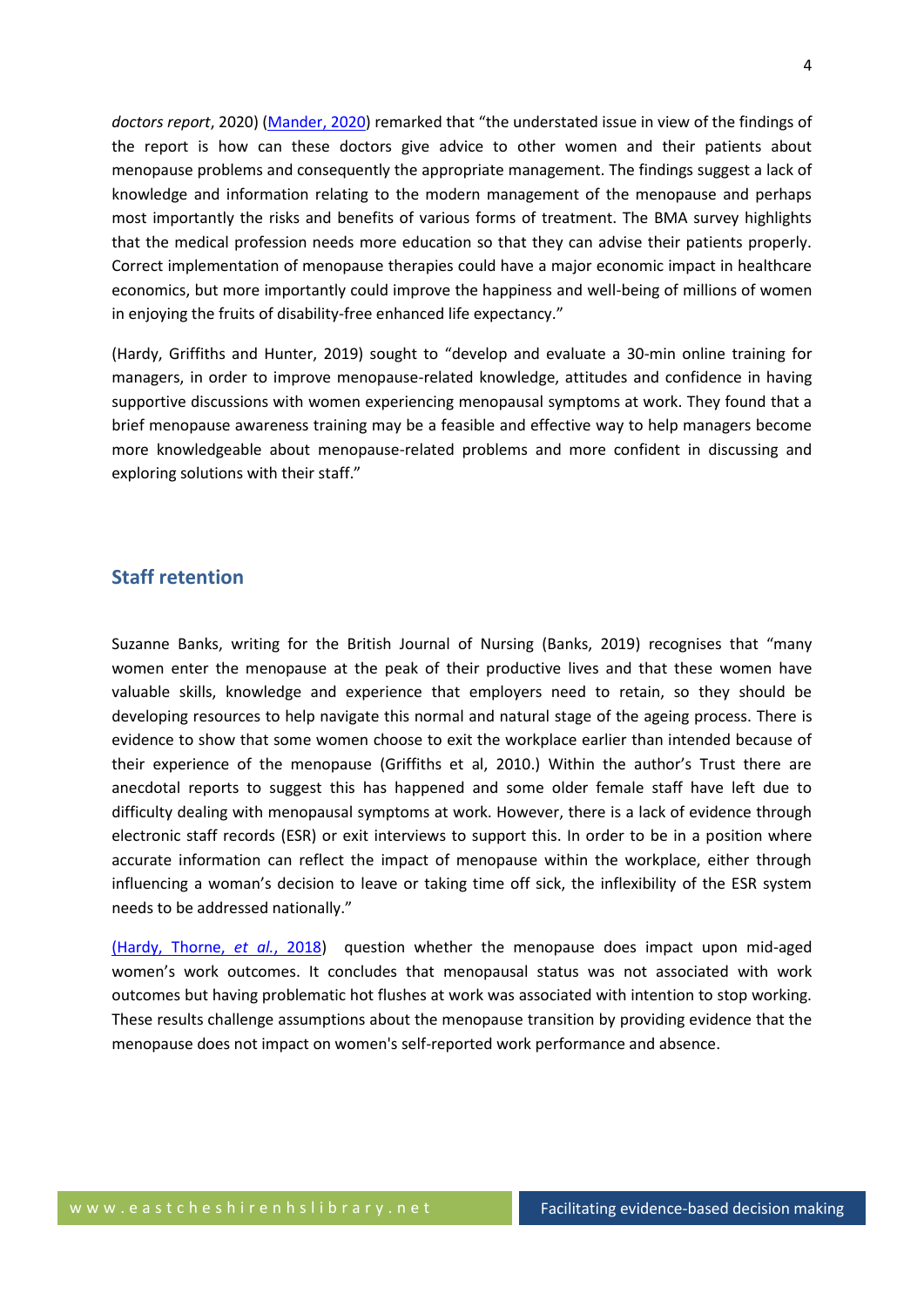## **Performance**

In a survey of employee's attitudes in the UK [\(Griffiths, MacLennan and Hassard, 2013\)](https://linkinghub.elsevier.com/retrieve/pii/S0378512213002235) found that the "most problematic symptoms were: poor concentration, tiredness, poor memory, feeling low/depressed and lowered confidence. Hot flushes were particularly difficult. Some women felt work performance had been negatively affected. The majority of women were unwilling to disclose menopause-related health problems to line managers, most of whom were men or younger than them."

Menopausal vasomotor symptoms (VMS) have also been associated with poor 'self-assessed' work ability. In this study for *Maturitas* (Gartoulla *et al.*, 2016) aimed to investigate the association between VMS and self-reported work ability. They found that of 2020 women who comprised the study sample, 1274 were in paid employment and 1263 completed the Work Ability Index. The WAI score was good-excellent for 81.5% of women and poor-moderate for 18.5%. After adjustment for socio-demographic characteristics, having any VMS was associated with greater likelihood of poormoderate work ability [odds ratio (OR)=2.45, 95% CI 1.69-3.54]. Poorer work ability was significantly and independently associated with being un-partnered, obese or overweight, smoking, being carer and having insecure housing finance, but not with age. In a survey of Dutch women [\(Geukes](https://www.maturitas.org/article/S0378-5122(16)30101-3/pdf) *et al.*, 2016) found that "Symptomatic women had significantly higher total GCS scores (mean 26.7 vs 14.2, t=10.8, P<0.001) and significantly lower WAI scores (median 32.0 vs 40.0, U=2380, P<0.001) than the reference group. They were 8.4 times more likely to report low work ability than their healthy counterparts."

"Many women complain of forgetfulness during the menopausal transition, (Unkenstein *et al.*, 2016) aimed to examine women's subjective perception of memory and their objective memory performance across the menopausal transition. They found that "comprehensive neuropsychological assessment showed no difference between premenopausal (n = 36), perimenopausal (n = 54), and postmenopausal (n = 40) groups in performance on memory and executive tasks. Perimenopausal women, however, reported significantly more frequent forgetting (η = 0.09, P < 0.01) and less contentment with their memory (η = 0.08, P < 0.01) than pre- and postmenopausal women. Although no impairment was observed in neuropsychological performance, when compared with pre- and postmenopausal women, perimenopausal women were more likely to be dissatisfied with their memory. During the menopausal transition women with a more negative attitude to menopause and more intense depressive, anxiety, vasomotor, and sleep symptoms are more vulnerable to feeling less content with their memory. [\(Gujski](https://web.a.ebscohost.com/ehost/detail/detail?vid=0&sid=5388263c-9af5-40c0-ad68-4a17322cbd5e%40sessionmgr4006&bdata=JkF1dGhUeXBlPWF0aGVucyZzaXRlPWVob3N0LWxpdmU%3d#AN=28584316&db=mdc) *et al.*, 2017) found that after testing menopausal women using the Montreal Cognitive Assessment; computer tests of the CNS Vital Signs; the Subjective Work Characteristics Questionnaire, and a questionnaire designed by the author, cognitive functions of the examined women remained within the range of average evaluations, and were correlated with stress-inducing factors at the place of work.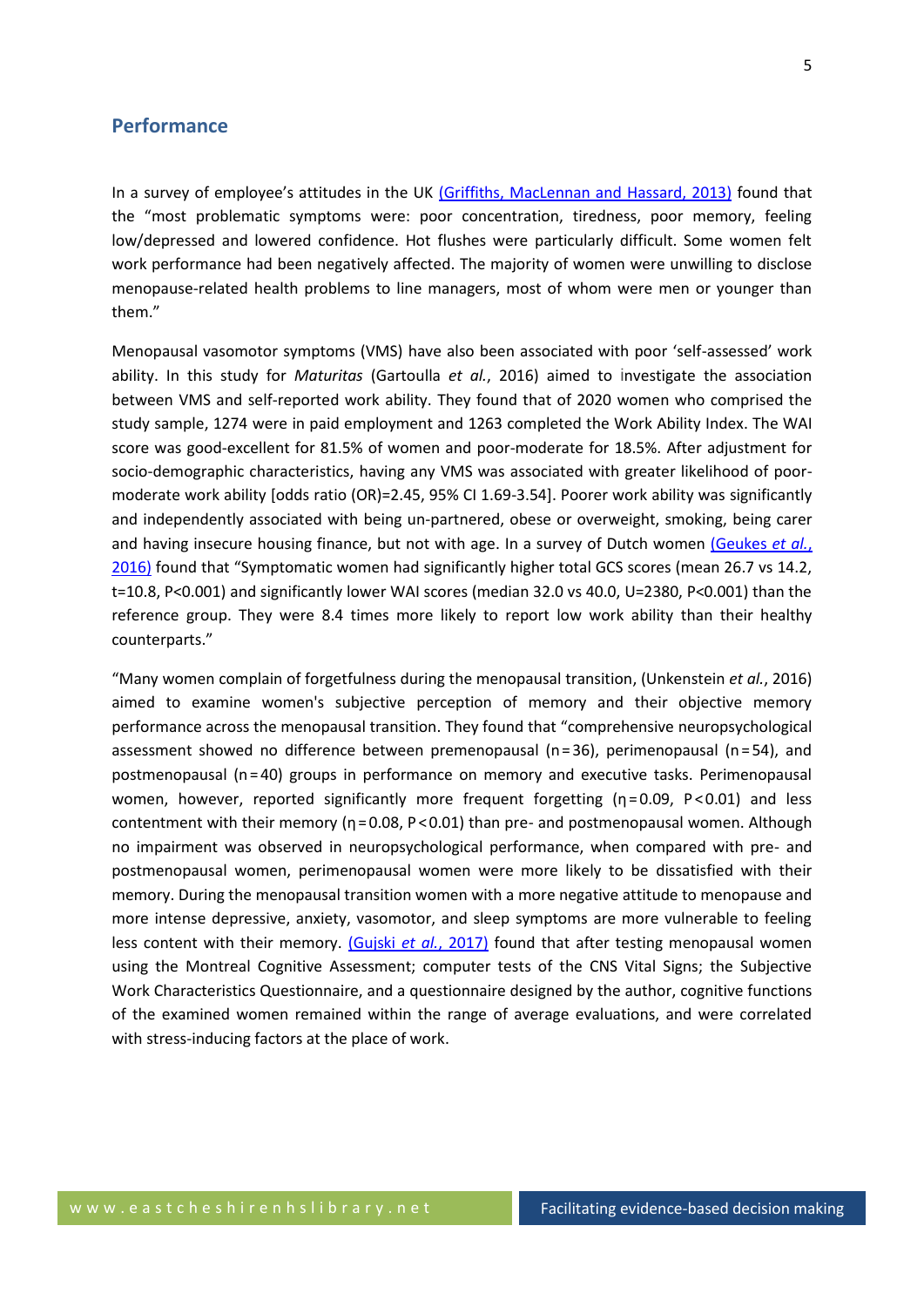#### **Sickness and Absence**

In the 2016 Dutch study [\(Geukes](https://www.maturitas.org/article/S0378-5122(16)30101-3/pdf) *et al.*, 2016) which looked at the impact of work ability in women with severe menopausal symptoms, they found that women may be at risk of prolonged sickness absence from work. In several studies, the Work Ability Index showed to predict future illness related absenteeism among women with lower work ability scores. A low work ability index score predicted long-term absenteeism. This relationship remained significant after adjustment for work related factors, family structure, lifestyle, living condition and behavioural characteristics. Furthermore a low work ability index score showed to be highly predictive for receiving a disability pension within two years from the baseline assessment. These data together with the present study indicate that over three quarters of the women who seek help for their menopausal symptoms might be at risk for developing future illness related absenteeism from work that might lead to discontinuation of active participation in labour." In their later 2020 (Geukes *et al.*, 2020) study which looked at the attitudes of Dutch occupational physicians (OPs) they reported that "most OPs do recognize a role for menopause in presenteeism and sickness absence. However, 48% stated that women with bothersome menopausal symptoms are 'not sick' and 'just experiencing symptoms of a normal physiological process'. Over 56% of OPs find it difficult to assess the relationship between

menopausal symptoms and work ability, and 63% to report menopause as a diagnosis in the context of a sick leave certification.

#### **Working patterns**

In a study supported by the Center for Disease Control and Prevention and the National Institute of Health (Stock *et al.*[, 2019\)](https://pubmed.ncbi.nlm.nih.gov/30753548/) asked "How are rotating night shift schedules associated with age at menopause among a large, national cohort of shift working nurses? It is already known that younger age at menopause has been associated with increased risk of adverse health outcomes, particularly those linked to reproduction. Night work has been associated with reproductive dysfunction, including disruption of menstrual cycle patterns. Our findings suggest that working rotating night shifts with sufficient frequency may modestly accelerate reproductive senescence among women who may already be predisposed to earlier menopause".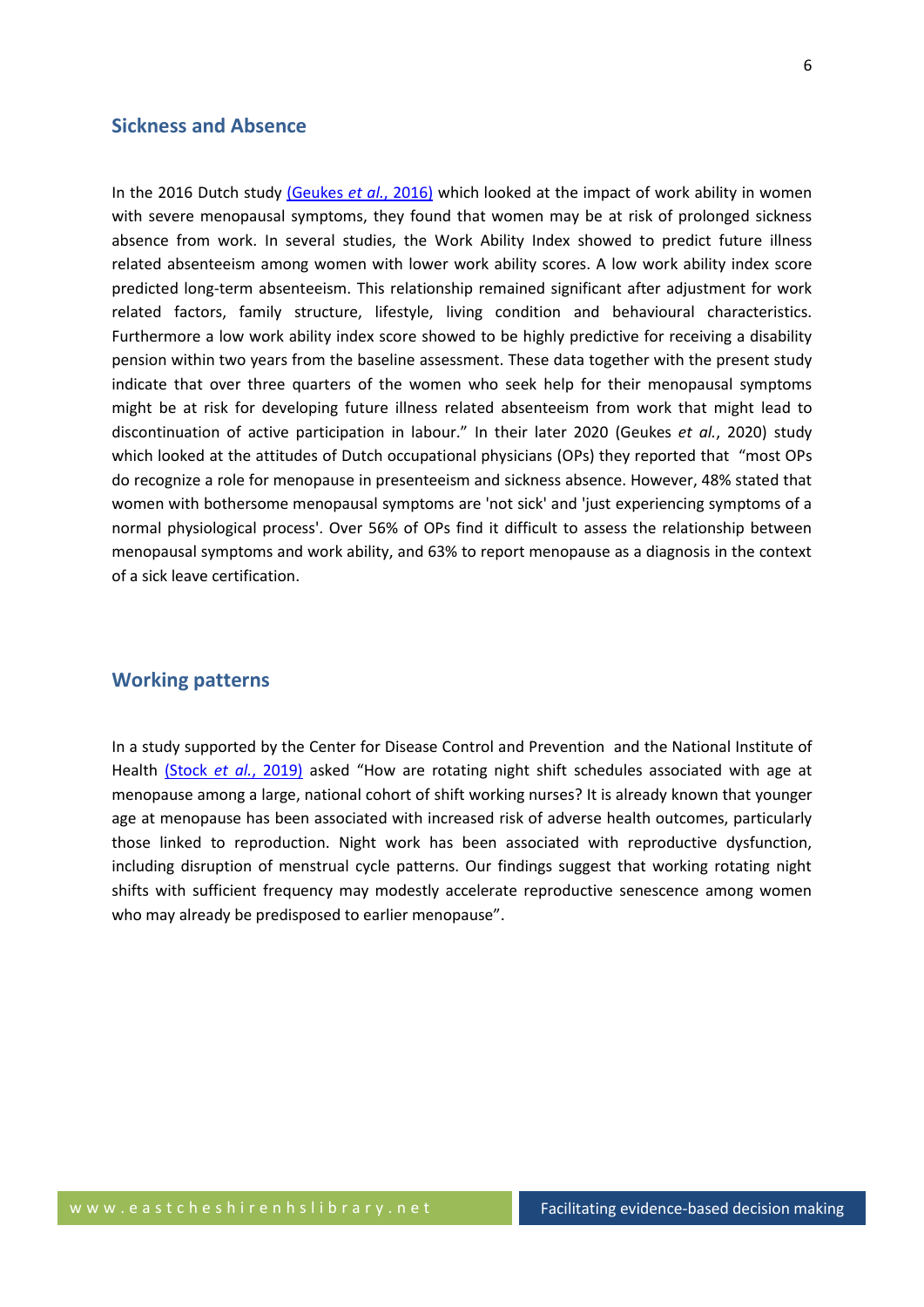#### **Bibliography**

**Please click the blue links to access the articles. If there is no blue link then please contact the Library for a copy.** 

Banks, S. (2019) 'Menopause and the NHS: caring for and retaining the older workforce.', *British journal of nursing (Mark Allen Publishing)*, 28(16), pp. 1086–1090.

Beck, V., Brewis, J. and Davies, A. [\(2020\) 'The remains of the taboo: experiences, attitudes, and](http://oro.open.ac.uk/66165/3/66165.pdf)  [knowledge about menopause in the workplace.',](http://oro.open.ac.uk/66165/3/66165.pdf) *Climacteric : the journal of the International [Menopause Society](http://oro.open.ac.uk/66165/3/66165.pdf)*, 23(2), pp. 158–164.

*Challenging the culture on menopause for working doctors report* (2020) *The British Medical Association is the trade union and professional body for doctors in the UK.* Available at: [https://www.bma.org.uk/advice-and-support/nhs-delivery-and-workforce/workforce/challenging](https://www.bma.org.uk/advice-and-support/nhs-delivery-and-workforce/workforce/challenging-the-culture-on-menopause-for-working-doctors-report)[the-culture-on-menopause-for-working-doctors-report](https://www.bma.org.uk/advice-and-support/nhs-delivery-and-workforce/workforce/challenging-the-culture-on-menopause-for-working-doctors-report) (Accessed: 2 March 2021).

Converso, D. *et al.* [\(2019\) 'The relationship between menopausal symptoms and burnout. A cross](https://bmcwomenshealth.biomedcentral.com/articles/10.1186/s12905-019-0847-6)[sectional study among nurses.',](https://bmcwomenshealth.biomedcentral.com/articles/10.1186/s12905-019-0847-6) *BMC women's health*, 19(1), p. 148.

Cronin, C., Hungerford, C. and Wilson, R. L. (2020) 'Using Digital Health Technologies to Manage the Psychosocial Symptoms of Menopause in the Workplace: A Narrative Literature Review.', *Issues in mental health nursing*, pp. 1–8.

Gartoulla, P. *et al.* (2016) 'Menopausal vasomotor symptoms are associated with poor self-assessed work ability.', *Maturitas*, 87, pp. 33–39.

Geukes, M. *et al.* [\(2016\) 'The impact of menopause on work ability in women with severe](https://www.maturitas.org/article/S0378-5122(16)30101-3/pdf)  [menopausal symptoms.',](https://www.maturitas.org/article/S0378-5122(16)30101-3/pdf) *Maturitas*, 90, pp. 3–8.

Geukes, M. *et al.* (2020) 'Attitude, confidence and social norm of Dutch occupational physicians regarding menopause in a work context.', *Maturitas*, 139, pp. 27–32.

Griffiths, A. *et al.* [\(2016\) 'EMAS recommendations for conditions in the workplace](https://nottingham-repository.worktribe.com/preview/774362/Griffiths%20-%20EMAS%20Working%20conditions%20for%20menopausal%20women%202016%20author%20accepted.pdf) for menopausal women.', *Maturitas*[, 85, pp. 79](https://nottingham-repository.worktribe.com/preview/774362/Griffiths%20-%20EMAS%20Working%20conditions%20for%20menopausal%20women%202016%20author%20accepted.pdf)–81.

[Griffiths, A., MacLennan, S. J. and Hassard, J. \(2013\) 'Menopause and work: an electronic survey of](https://www.maturitas.org/article/S0378-5122(13)00223-5/fulltext)  [employees' attitudes in the](https://www.maturitas.org/article/S0378-5122(13)00223-5/fulltext) UK.', *Maturitas*, 76(2), pp. 155–159.

Gujski, M. *et al.* [\(2017\) 'Stress at the place of work and cognitive functions among women](https://web.b.ebscohost.com/ehost/detail/detail?vid=0&sid=36117f92-43a5-449b-91bb-1ccf0c58bab6%40sessionmgr101&bdata=JkF1dGhUeXBlPWF0aGVucyZzaXRlPWVob3N0LWxpdmU%3d#AN=28584316&db=mdc)  [performing intellectual work during peri-](https://web.b.ebscohost.com/ehost/detail/detail?vid=0&sid=36117f92-43a5-449b-91bb-1ccf0c58bab6%40sessionmgr101&bdata=JkF1dGhUeXBlPWF0aGVucyZzaXRlPWVob3N0LWxpdmU%3d#AN=28584316&db=mdc) and post-menopausal period.', *International journal of [occupational medicine and environmental health](https://web.b.ebscohost.com/ehost/detail/detail?vid=0&sid=36117f92-43a5-449b-91bb-1ccf0c58bab6%40sessionmgr101&bdata=JkF1dGhUeXBlPWF0aGVucyZzaXRlPWVob3N0LWxpdmU%3d#AN=28584316&db=mdc)*, 30(6), pp. 943–961.

Hardy, C., Griffiths, A., *et al.* (2018) 'Self[-help cognitive behavior therapy for working women with](http://eprints.nottingham.ac.uk/52315/1/Hardy%20Griffiths%20et%20al%20-%20RCT%20Menopause%20Self%20help%20-%202018%20-%20%20for%20respository.pdf)  [problematic hot flushes and night sweats \(MENOS@Work\): a multicenter randomized controlled](http://eprints.nottingham.ac.uk/52315/1/Hardy%20Griffiths%20et%20al%20-%20RCT%20Menopause%20Self%20help%20-%202018%20-%20%20for%20respository.pdf)  trial.', *[Menopause \(New York, N.Y.\)](http://eprints.nottingham.ac.uk/52315/1/Hardy%20Griffiths%20et%20al%20-%20RCT%20Menopause%20Self%20help%20-%202018%20-%20%20for%20respository.pdf)*, 25(5), pp. 508–519.